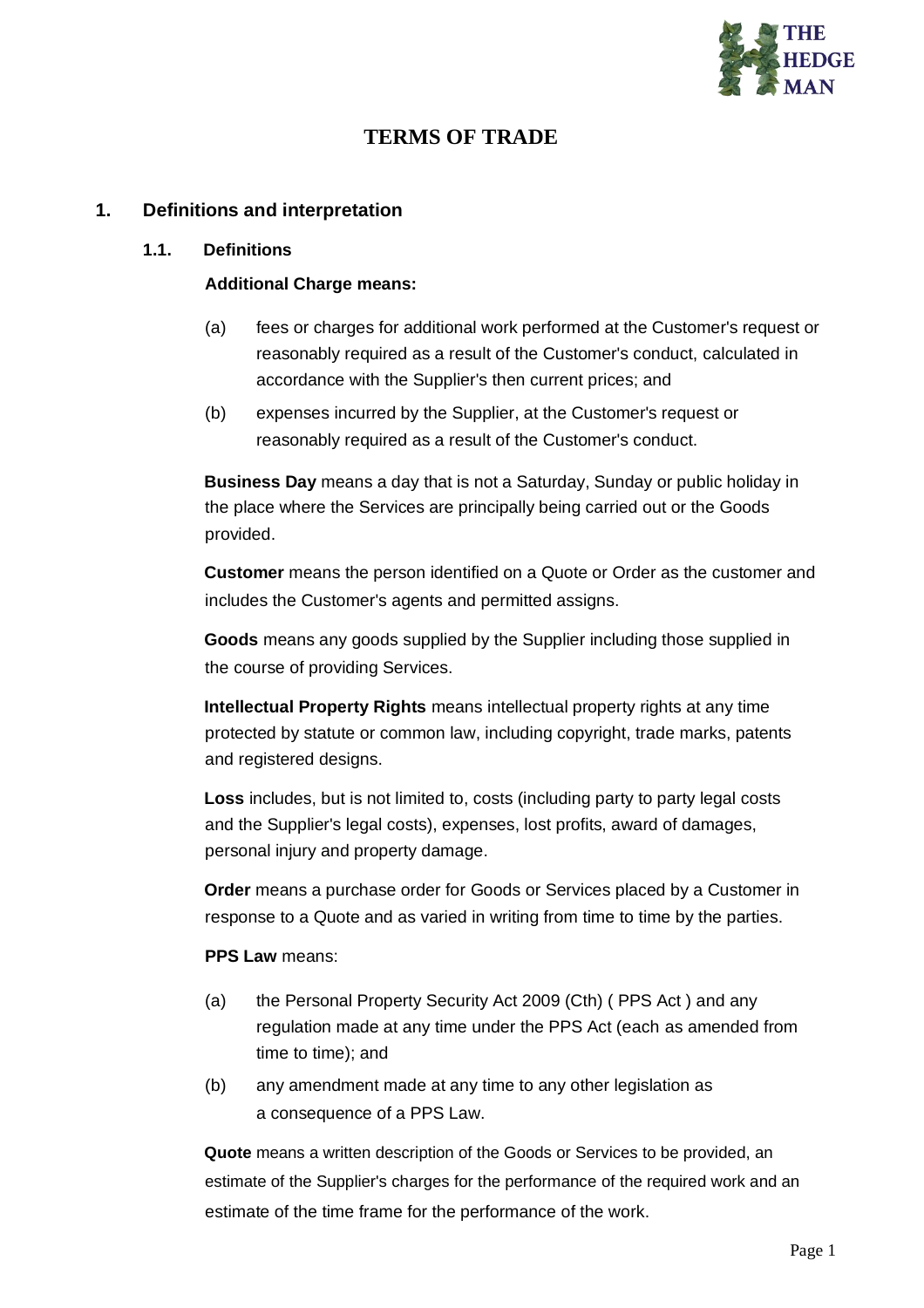

**Services** means the services to be provided by the Supplier to the Customer in accordance with a Quote and these terms of trade.

**Supplier** means the entity specified as the supplier of Goods or Services on the Quote and includes the Supplier's agents and permitted assigns.

#### **1.2. Interpretation**

In these terms of trade, unless the context otherwise requires:

- (a) a reference to writing includes email and other communication established through the Supplier's website (if any);
- (b) the singular includes the plural and vice versa;
- (c) a reference to a clause or paragraph is a reference to a clause or paragraph of these terms of trade;
- (d) a reference to a party to these terms of trade or any other document or arrangement includes that party's executors, administrators, successors and permitted assigns;
- (e) where an expression is defined, another part of speech or grammatical form of that expression has a corresponding meaning;
- (f) headings are for ease of reference only and do not affect the meaning or interpretation of these terms of trade; and
- (g) if the date on which any act, matter or thing is to be done falls on a day which is not a Business Day, that act, matter or thing:
	- (i) if it involves a payment other than a payment which is due on demand must be done on the preceding Business Day; and
	- (ii) in all other cases, must be done on the next Business Day.

## **2. General**

- (a) These terms of trade apply to all transactions between the Customer and the Supplier relating to the provision of Goods and Services. This includes all quotations, contracts and variations. These terms of trade take precedence over terms of trade contained in any document of the Customer or elsewhere.
- (b) The variation or waiver of a provision of these terms or a party's consent to a departure from a provision by another party is ineffective unless in writing signed by the parties.
- (c) The Supplier may amend any details in a Quote by notice in writing to the Customer. Such amended details supersede any relevant prior detail in dealings between the parties.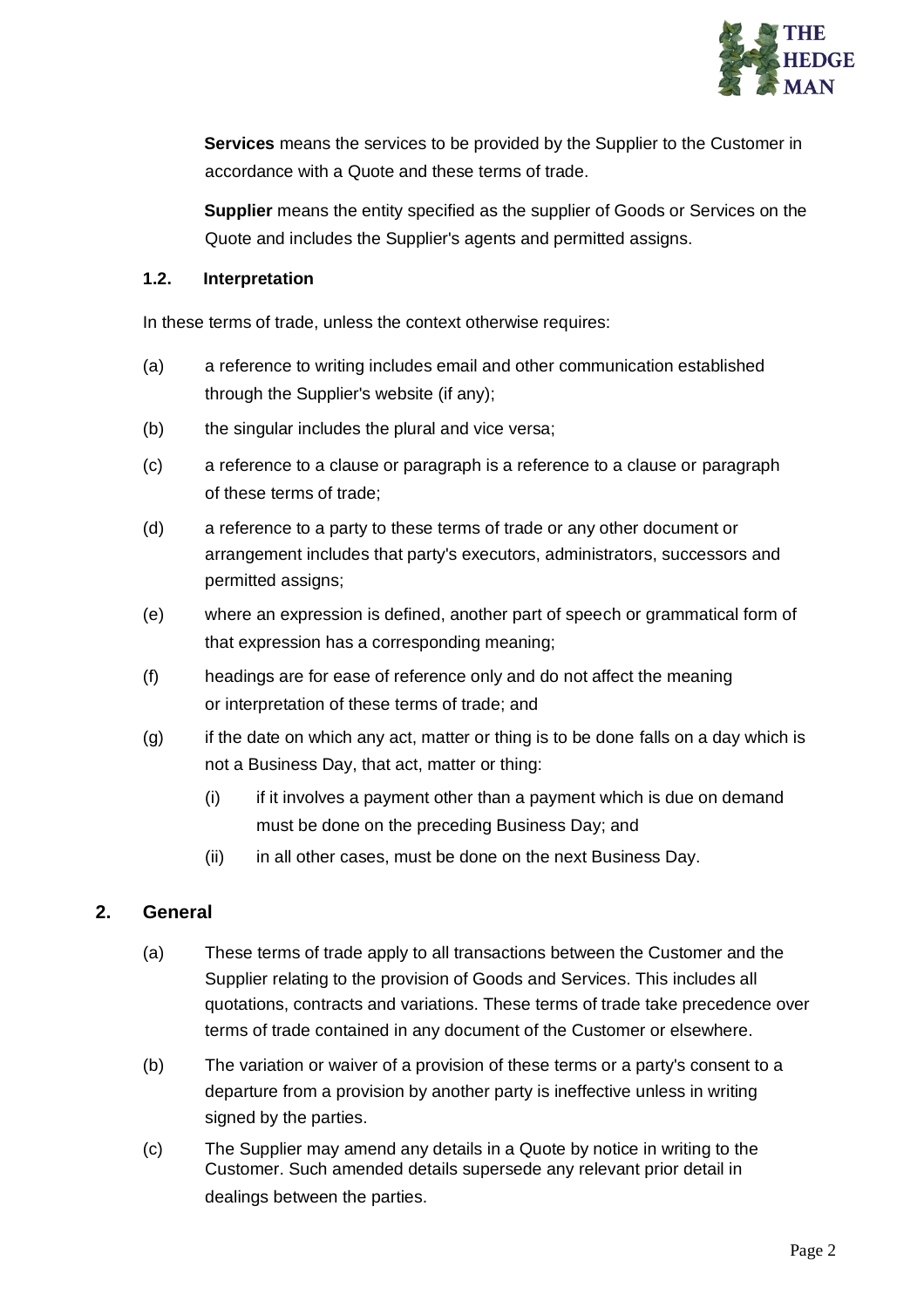

## **3. Quotes**

- (a) The Supplier may provide the Customer with a Quote. Any Quote issued by the Supplier is valid for 30 days from the date of issue.
- (b) Unless otherwise expressly agreed in writing, a Quote does not include delivery or installation of the Goods.
- (c) Quotes are based upon the cost of materials available at the time of preparation of the Quote and assume the timely supply by the Customer of necessary material and instructions to the Supplier.
- (d) Following provision of a Quote to the Customer, the Supplier is not obliged to commence work until the Quote has been accepted by the Customer. This occurs by the Customer completing an Order form and returning the form to the Supplier.
- (e) The Supplier reserves the right to amend any Quote before the Order has been completed to take into account any rise or fall in the cost of completing the Order. The Supplier will notify the Customer of any amendment as soon as practicable, at which point the amended Quote will be the estimate or Quote for the purposes of these terms of trade.
- (f) An indication in a Quote of the time frame for the provision of the Goods or Services is an estimate only and is not a fixed time frame. Subject to any obligations in respect of consumer guarantees under the Australian Consumer Law, this estimate is not binding upon the Supplier.

### **4. Orders**

- (a) Every Order by the Customer for the provision of Goods or Services must be submitted in writing on the Supplier's standard Order form (unless otherwise agreed).
- (b) An Order will only be deemed to be placed by the Customer if the Order clearly identifies the Goods or Services ordered and the Supplier's Quote. Any costs incurred by the Supplier in reliance on incorrect or inadequate information provided by the Customer in an Order may result in the imposition of an Additional Charge.
- (c) Orders must be signed by an authorised representative of the Customer and must specify the required date of delivery.
- (d) Placement of an Order by the Customer signifies acceptance by the Customer of these terms of trade and the most recent Quote provided by the Supplier relating to that Order.
- (e) The Supplier may in its absolute discretion refuse to provide Goods or Services where:
	- (i) Goods are unavailable for any reason whatsoever;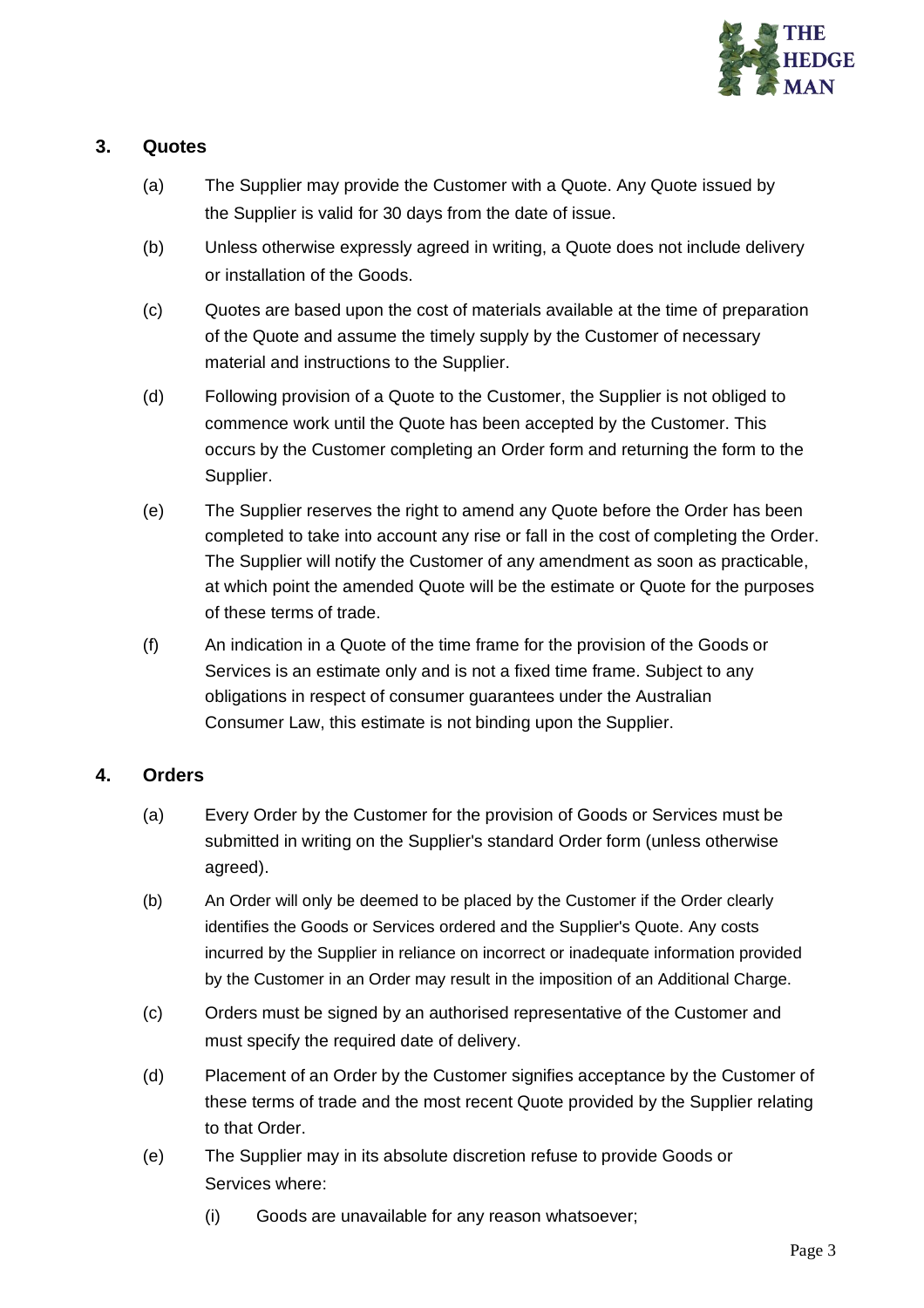

- (ii) credit limits cannot be agreed upon or have been exceeded; or
- (iii) payment for Goods or Services previously provided to the Customer or any related corporation of the Customer or to any other party who is, in the reasonable opinion of the Supplier, associated with the Customer under the same or another supply contract, has not been received by the Supplier.
- (f) An Order cannot be cancelled without the prior written consent of the Supplier. Where an Order is cancelled, the Customer indemnifies the Supplier against any Losses incurred by the Supplier as a result of the cancellation. This includes, but is not limited to, loss of profit from other orders foregone as a result of the scheduling of the Order which is subsequently cancelled.

#### **5. Variations**

- (a) The Customer may request that its Order be varied by providing a request in writing to the Supplier. A request for a variation must be agreed to in writing by the Supplier in order to have effect.
- (b) If the Customer wishes to vary its requirements after a Quote has been prepared by the Supplier or after the placement of an Order, the Supplier reserves the right to vary the Quote to include any Additional Charge in respect of any extra costs incurred or additional work carried out due to the variation, in accordance with its then current charge rates. A revised Quote issued by the Supplier in respect of the requested variation supersedes the original Quote. If the revised Quote only specifies additional work, the Quote for that additional work will be in addition to the immediately preceding Quote for the Goods or Services or both.
- (c) The Supplier has an automatic extension of time for the provision of the Goods or Services equal to the delay caused by the variation.

#### **6. Invoicing and payment**

- (a) The Supplier may in its absolute discretion, issue an invoice to the Customer in any one or more of the following ways:
	- (i) prior to commencing the provision of the Goods or Services, for an amount equal to the Quote and Additional Charges where the Supplier has not previously carried out work for the Customer or where the Supplier chooses to do so;
	- (ii) at the end of each week before the Order is completed, the Supplier may issue one or more invoices for a proportion or the whole of the amount of the Quote (the proportion to be calculated at the Supplier's discretion either for work done to that point, work in the future or both) and require that proportion of the Quote be paid in advance of any further Goods or Services being provided; or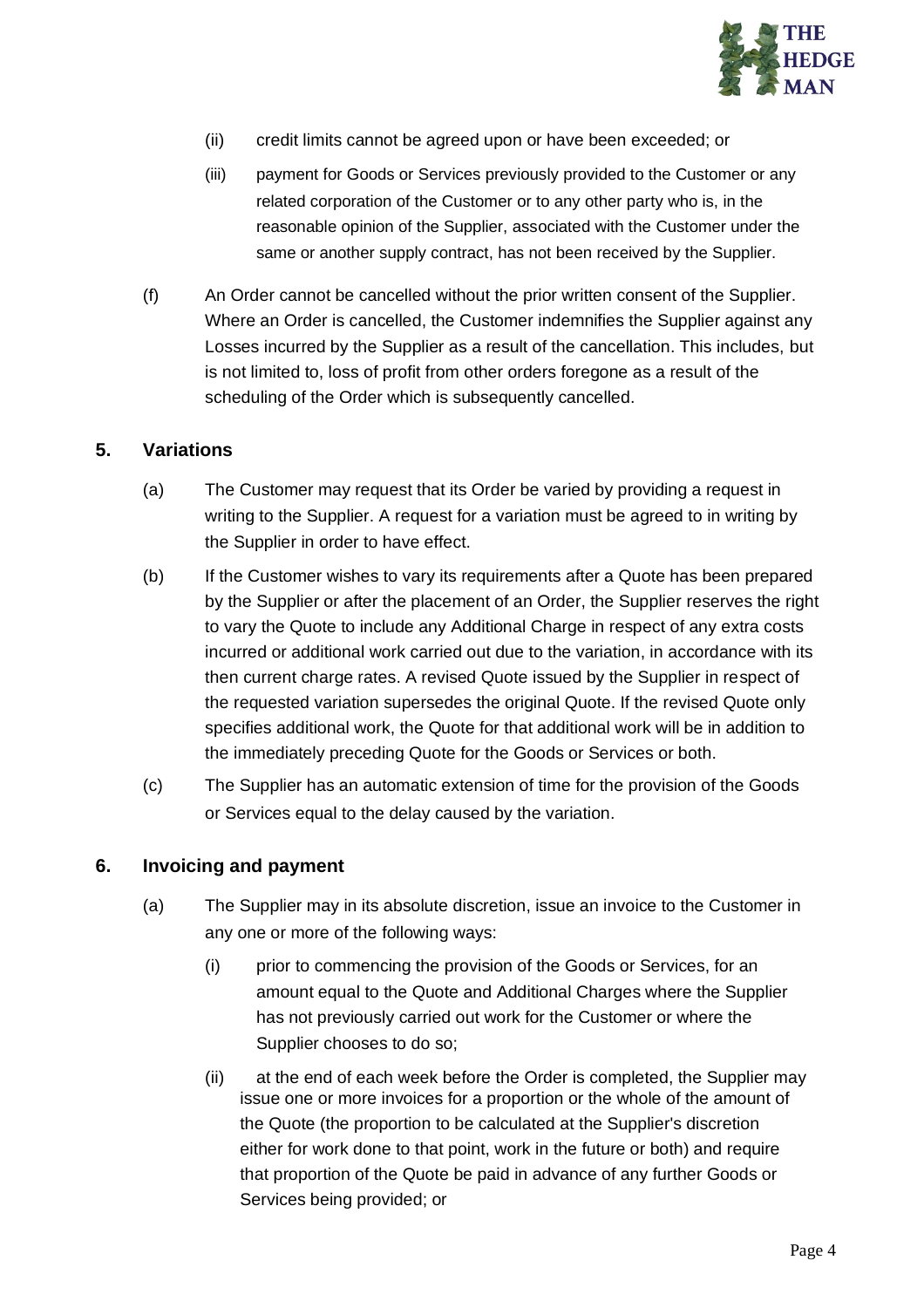

- (iii) upon completion of the provision of the Goods or Services or any time thereafter, for an amount equal to the Quote or the balance of the Quote outstanding, any Additional Charges and any amount not previously invoiced, or if no Quote was provided, for an amount representing the Supplier's charge for the work performed in completing the Order and for any Additional Charges.
- (b) The amount payable by the Customer will be the amount set out in the invoice. This will be calculated as:
	- (i) the amount for the Goods or Services (or both) as set out in the Quote and any Additional Charges, or
	- (ii) where no Quote has been provided by the Supplier, the Supplier's usual charges for the goods or services (or both) as described in the Order.
- (c) The Customer must pay an invoice issued by the Supplier to the Supplier within 7 days of a valid tax invoice being issued to the Customer.
- (d) If any invoice is due but unpaid, the Supplier may withhold the provision of any further Goods or Services until overdue amounts are paid in full.
- (e) The Supplier may in its complete discretion apply any payment received from the Customer to any amount owing by the Customer to the Supplier.
- (f) The Customer is not entitled to retain any money owing to the Supplier notwithstanding any default or alleged default by the Supplier of these terms of trade, including (but not limited to) the supply of allegedly faulty or defective Goods, provision of Services to an inadequate standard or a delay in the provision of Goods or Services. Nothing in this paragraph affects the Customer's rights for any alleged failure of a guarantee under the Australian Consumer Law.
- (g) The Customer is to pay the Supplier on demand interest at the rate of 10% per year on all overdue amounts owed by the Customer to the Supplier, calculated daily.
- (h) All costs and expenses associated with collecting overdue amounts, including (but not limited to) legal fees and internal costs and expenses of the Supplier, are to be paid by the Customer as a debt due and payable under these terms of trade.
- (i) The Customer and the Supplier agree to comply with their obligations in relation to Goods and Services Tax **(GST)** under the A New Tax System (Goods and Services Tax) Act 1999 and any other applicable legislation governing GST.

## **7. Additional Charges**

(a) The Supplier may require the Customer to pay Additional Charges in respect of Costs incurred by the Supplier as a result of reliance on inadequate or incorrect information or material provided by the Customer or information or material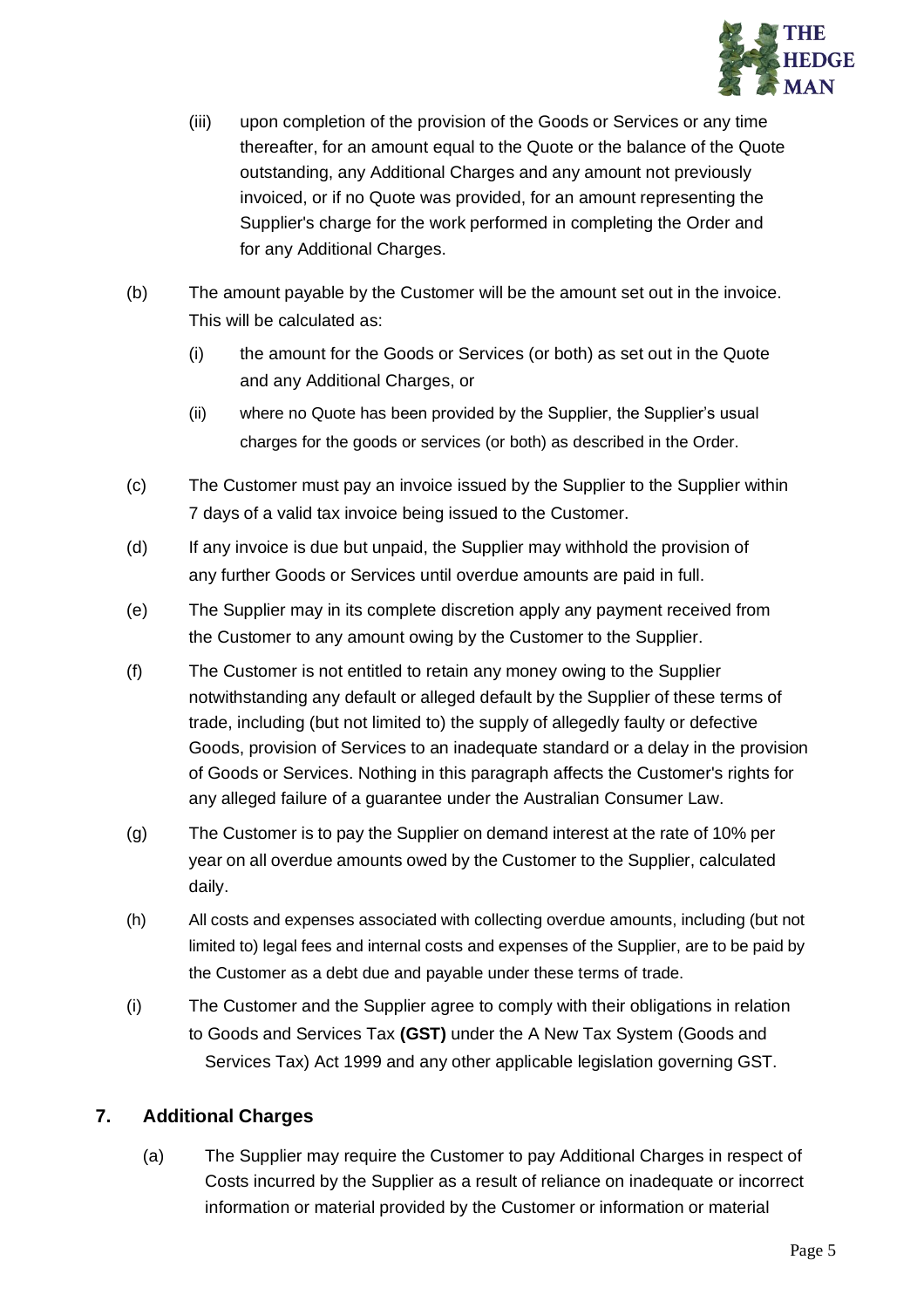

supplied later than required by the Supplier in order for it to provide the Goods or Services within the specified time frame (if any).

- (b) The imposition of Additional Charges may also occur as a result of:
	- (i) cancellation by the Customer of an Order where cancellation results in Loss to the Supplier;
	- (ii) Government or council taxes or charges not included in the Quote; or
	- (iii) additional work required by the Customer or any other occurrence which causes the Supplier to incur costs in respect of the Customer's Order additional to the quoted cost.

### **8. Acceptance of Services**

If the Customer fails to advise the Supplier in writing of any fault in Services or failure of Services to accord with the Customer's Order within 48 hours of delivery, the Customer is deemed to have accepted the Goods and to have accepted that the Services are not faulty and accord with the Customer's Order. Nothing in this paragraph affects the Customer's rights for any alleged failure of a guarantee under the Australian Consumer Law.

#### **9. Title and risk**

- (a) Property and title in Goods supplied to the Customer under these terms of trade does not pass to the Customer until all money (including money owing in respect of other transactions between the Supplier and the Customer) due and payable to the Supplier by the Customer have been fully paid.
- (b) Where Goods are supplied by the Supplier to the Customer without payment in full, the Customer:
	- (i) is a bailee of the Goods until property in them passes to the Customer;
	- (ii) irrevocably appoints the Supplier to be its attorney to do all acts and things necessary to ensure the retention of title to goods including the registration of any security interest in favour of the Supplier with respect to the Goods under applicable law;
	- (iii) the Customer grants an irrevocable licence to the Supplier or its agent to enter the Customer's premises in order to recover possession of Goods pursuant to this paragraph. The Customer indemnifies the Supplier for any damage to property or personal injury which occurs as a result of the Supplier entering the Customer's premises.
- (d) Where Goods are supplied by the Supplier to the Customer without payment in full of all moneys payable in respect of the Goods and any Services provided by the Supplier in respect of those Goods, and: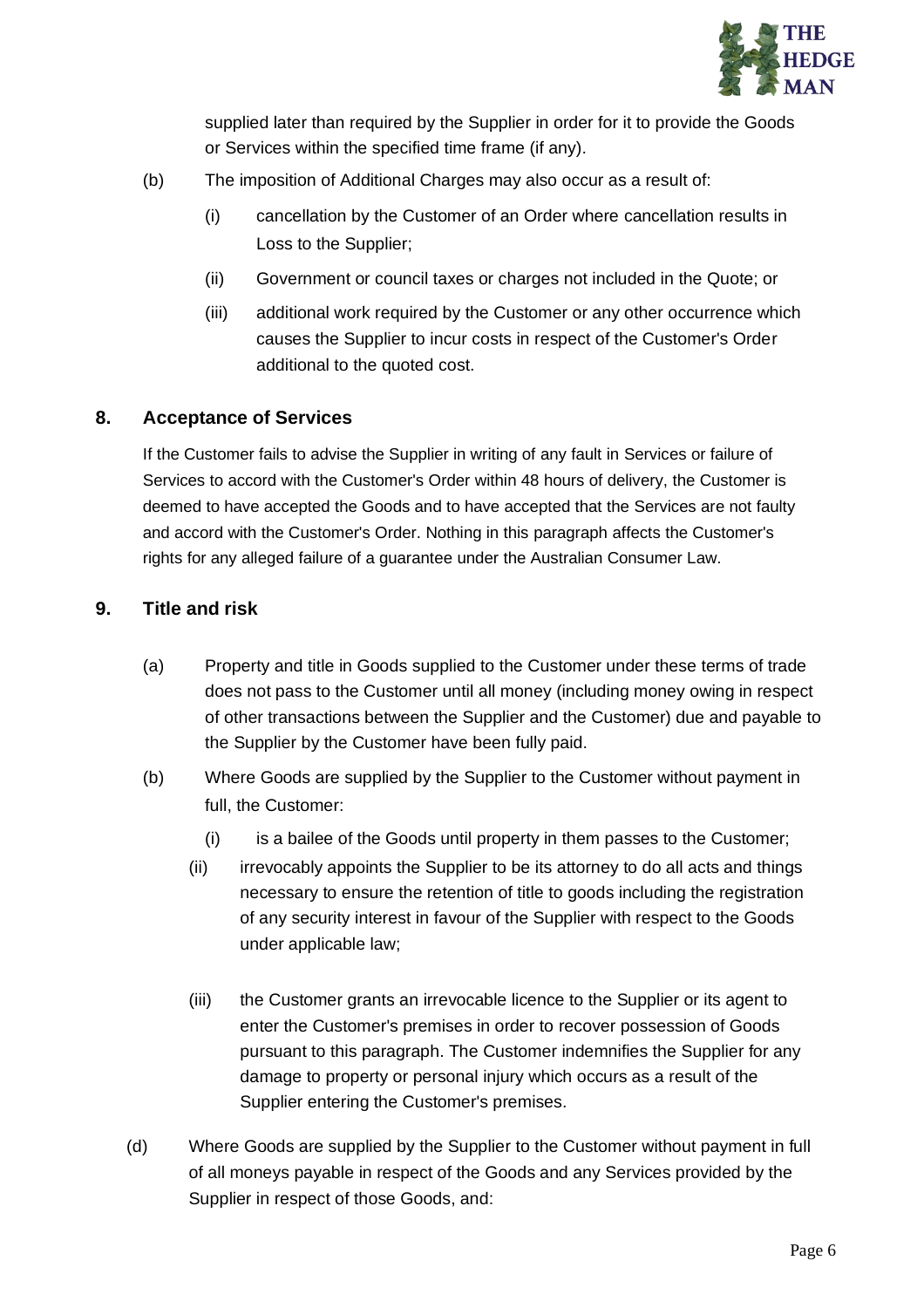

- (i) the Customer makes a new object from the Goods, whether finished or not;
- (ii) the Customer mixes the Goods with other goods; or
- (iii) the Goods become part of other goods (**New Goods**),

the Customer agrees with the Supplier that the ownership of the New Goods immediately passes to the Supplier. The Customer will hold the New Goods on trust for the Supplier until payment of all sums owing to the Supplier whether under these terms of trade or any other contract have been made. The Supplier may require the Customer to store the New Goods in a manner that clearly shows the ownership of the Supplier.

- (e) For the avoidance of doubt, under paragraph 9(d), the ownership of the New Goods passes to the Supplier at the beginning of the operation or event by which the Goods are converted into, are mixed with or become part of other goods.
	- (g) Where Goods are supplied by the Supplier to the Customer without payment in full of all moneys payable in respect of the Goods and any Services provided by the Supplier in respect of those Goods, the Customer acknowledges that the Supplier has a right to register and perfect a personal property security interest.
	- (h) If:
		- (i) a PPS Law applies or commences to apply to these terms of trade or any transaction contemplated by them, or the Supplier determines (based on legal advice) that this is the case; and
		- (ii) in the Supplier's opinion, the PPS Law:
			- (A) does or will adversely affect the Supplier's security position or obligations; or
			- (B) enables or would enable the Supplier's security position to be improved without adversely affecting the Customer,

the Supplier may give notice to the Customer requiring the Customer to do anything (including amending these terms of trade or execute any new Terms and Conditions) that in the Supplier's opinion is necessary, to the maximum possible extent, to overcome the circumstances contemplated in paragraph 9(h)(ii)(A) or improve the security position as contemplated in paragraph 9(h)(ii)(B). The Customer must comply with the requirements of that notice within the time specified in the notice. If having completed everything reasonably practicable as required under this paragraph, in the Supplier's opinion the Supplier's security position or obligations under or in connection with these terms of trade have been or will be materially adversely affected, the Supplier may by further notice to the Customer cancel these terms of trade. If this occurs, the Customer must pay to the Supplier any money owed to the Supplier by the Customer immediately.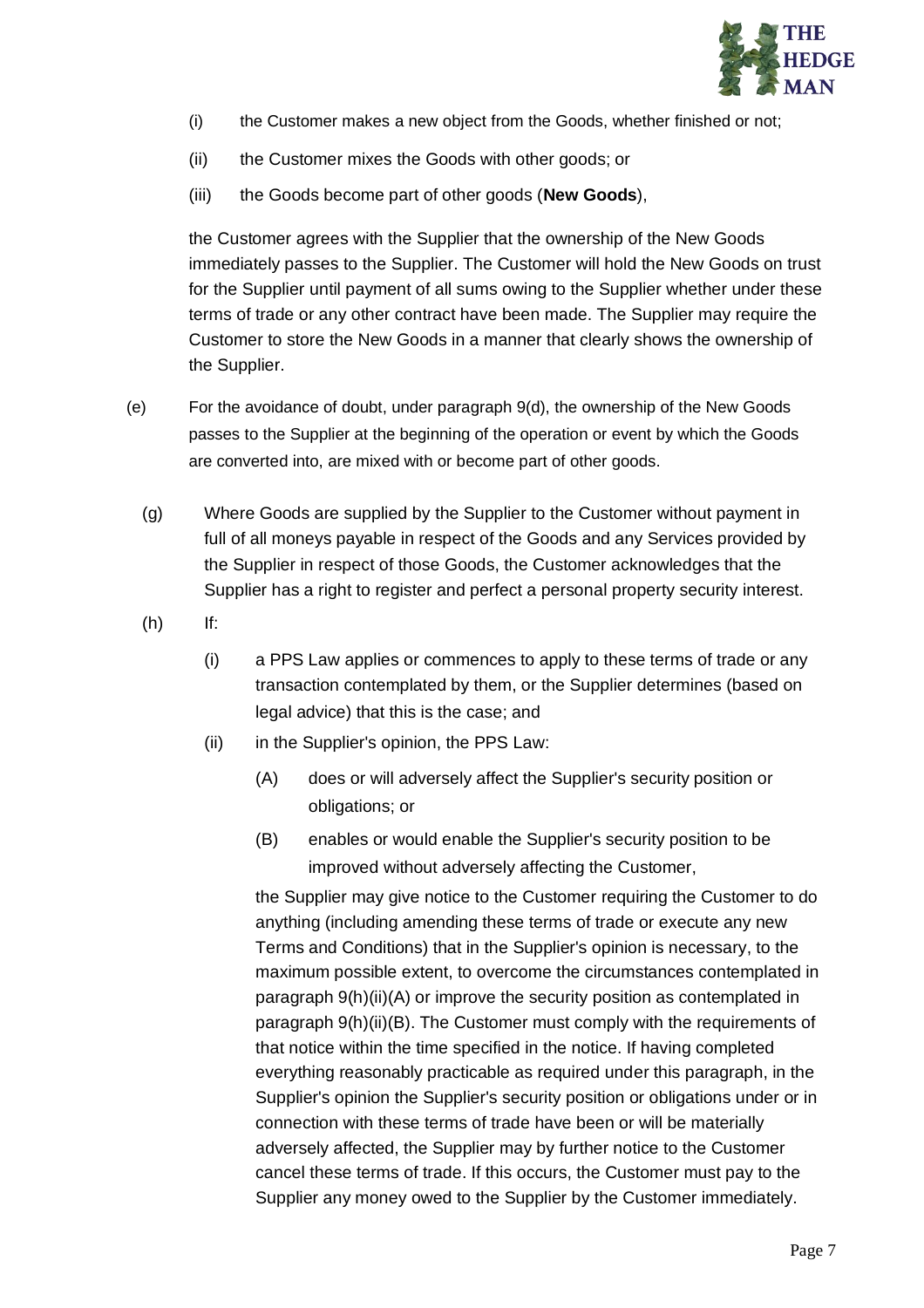

## **10. Intellectual Property Rights**

- (a) The Customer warrants that it owns all Intellectual Property Rights pertaining to its Order for Goods or Services or has a licence to authorise the Supplier to reproduce or use all copyright works or other materials the subject of Intellectual Property Rights supplied by the Customer to the Supplier for the purposes of the Order. Further, the Customer indemnifies and agrees to keep indemnified the Supplier against all Losses incurred by the Supplier in relation to or in any way directly or indirectly connected with any breach of any other Intellectual Property Rights in relation to any material supplied by the Customer.
- (b) Unless specifically agreed in writing between the Supplier and the Customer, all Intellectual Property Rights in any works created by the Supplier on behalf of the Customer vest in and remain the property of the Supplier.
- (c) Subject to payment of all invoices due in respect of the Goods or Services, the Supplier grants to the Customer a perpetual, non-exclusive licence to use the works created or produced by the Supplier in connection with the provision of Goods or Services under these terms of trade for the purposes contemplated by the Order.

#### **11. Agency and assignment**

- (a) The Customer agrees that the Supplier may at any time appoint or engage an agent to perform an obligation of the Supplier arising out of or pursuant to these terms of trade.
- (b) The Supplier has the right to assign and transfer to any person all or any of its title, estate, interest, benefit, rights, duties and obligations arising in, under or from these terms of trade provided that the assignee agrees to assume any duties and obligations of the Supplier owed to the Customer under these terms of trade.
- (c) The Customer is not to assign, or purport to assign, any of its obligations or rights under these terms of trade without the prior written consent of the Supplier.

### **12. Default by Customer**

- (a) Each of the following occurrences constitutes an event of default:
	- (i) the Customer breaches or is alleged to have breached these terms of trade for any reason (including, but not limited to, defaulting on any payment due under these terms of trade) and fails to remedy that breach within 14 days of being given notice by the Supplier to do so;
	- (ii) the Customer, being a natural person, commits an act of bankruptcy;
	- (iii) the Customer, being a corporation, is subject to: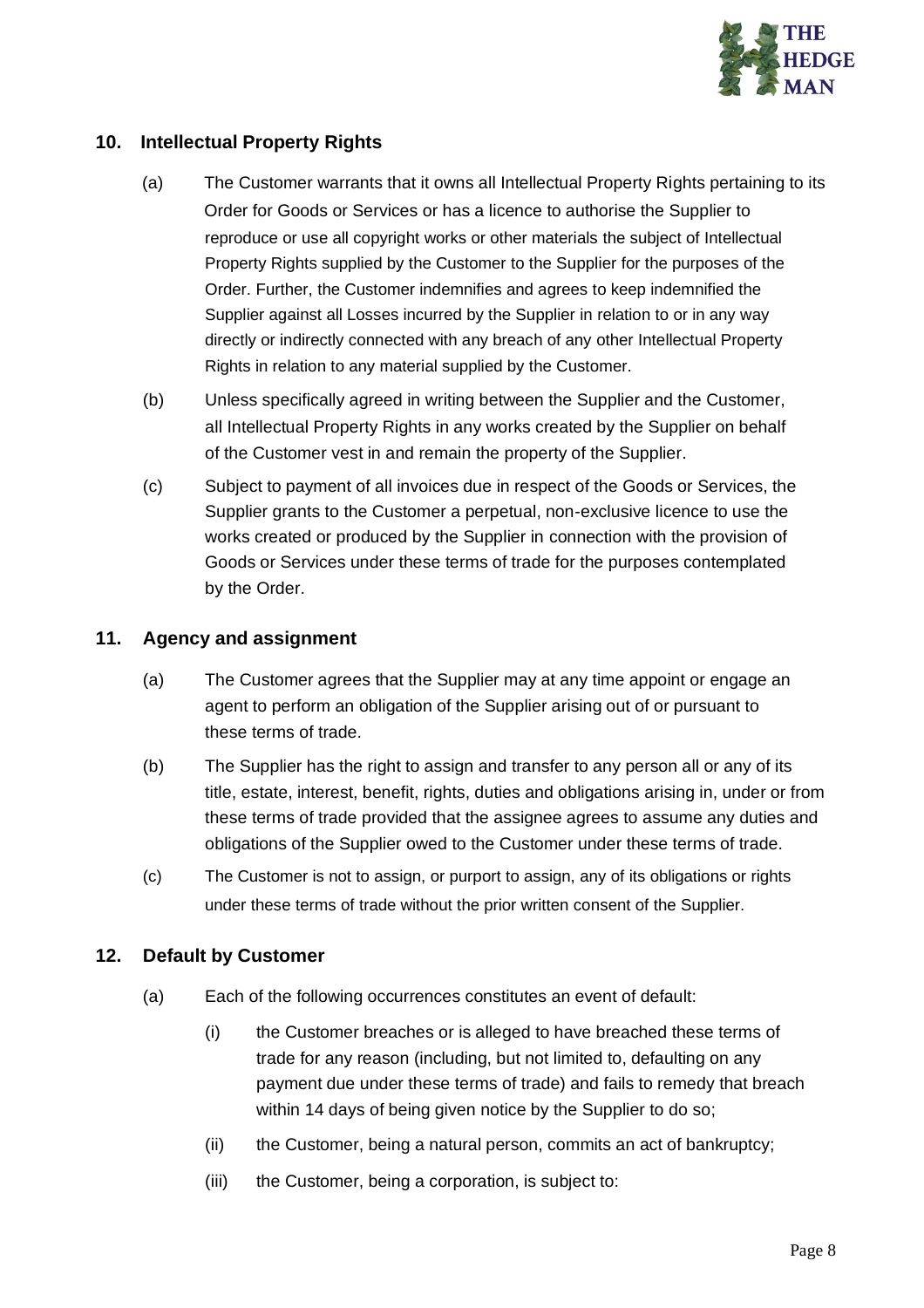

- (A) a petition being presented, an order being made or a meeting being called to consider a resolution for the Customer to be wound up, deregistered or dissolved;
- (B) a receiver, receiver and manager or an administrator under Part 5.3A of the Corporations Act 2001 being appointed to all or any part of the Customer's property and undertaking;
- (C) the entering of a scheme of arrangement (other than for the purpose of restructuring); and
- (D) any assignment for the benefit of creditors;
- (iv) the Customer purports to assign its rights under these terms of trade without the Supplier's prior written consent; or
- (v) the Customer ceases or threatens to cease conduct of its business in the normal manner.
- (b) Where an event of default occurs, except where payment in full has been received by the Supplier, the Supplier may:
	- (i) terminate these terms of trade;
	- (ii) terminate any or all Orders and credit arrangements (if any) with the Customer;
	- (iii) refuse to deliver Goods or provide further Services;
	- (iv) pursuant to clause 9(c), repossess and re-sell any Goods delivered to the Customer, the payment for which has not been received; or
	- (v) retain (where applicable) all money paid by the Customer on account of Goods or Services or otherwise.
- (c) In addition to any action permitted to be taken by the Supplier under paragraph 12(b), on the occurrence of an event of default all invoices will become immediately due and payable.

## **13. Termination**

In addition to the express rights of termination provided in these terms of trade, a party may terminate these terms of trade by giving 21 days written notice to the other party.

## **14. Exclusions and limitation of liability**

(a) The Customer expressly agrees that use of the Goods and Services is at the Customer's risk. To the full extent allowed by law, the Supplier's liability for breach of any term implied into these terms of trade by any law is excluded.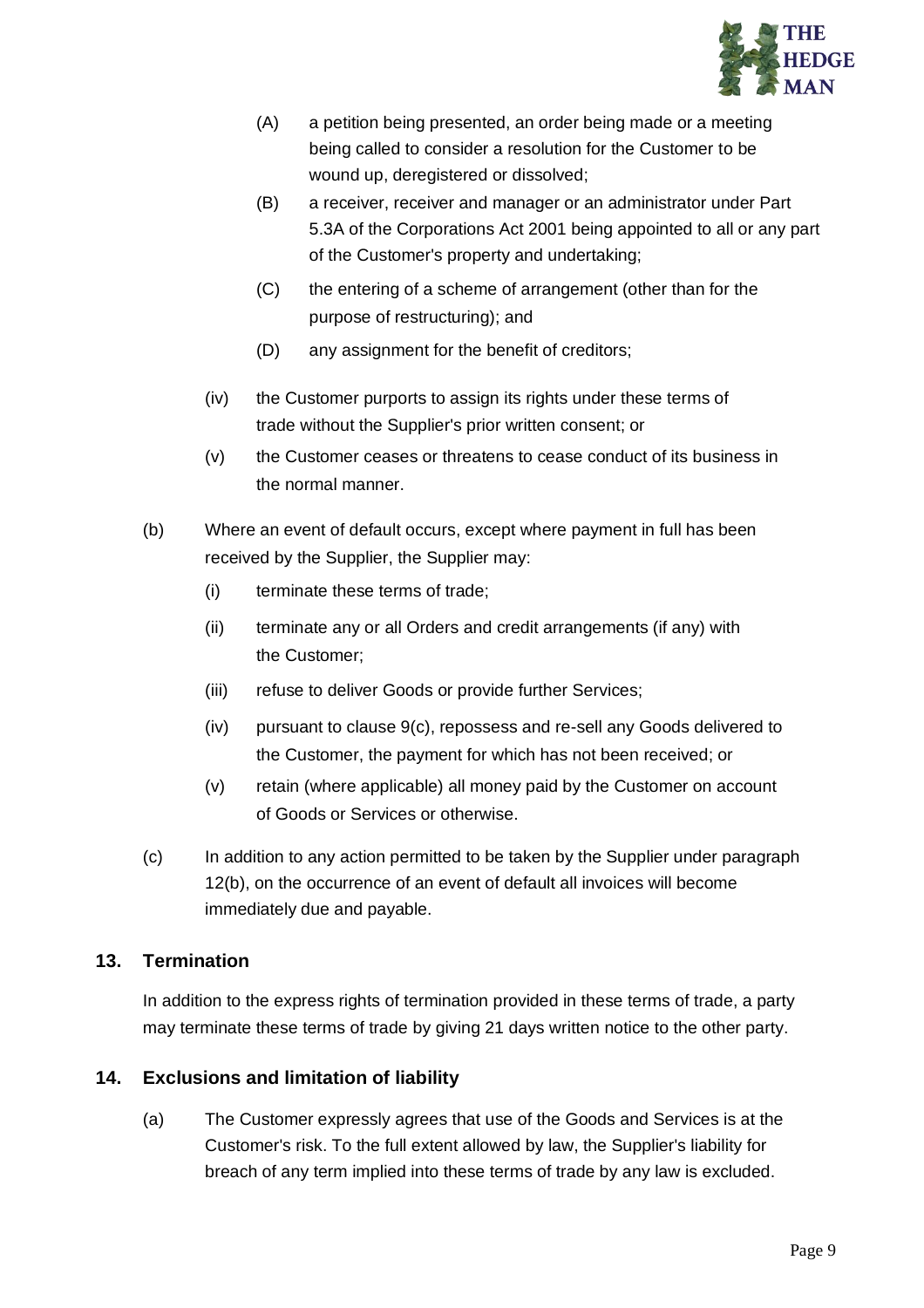

- (b) All information, specifications and samples provided by the Supplier in relation to the Goods or Services are approximations only and, subject to any guarantees under the Australian Consumer Law, small deviations or slight variations from them which do not substantially affect the Customer's use of the Goods or Services will not entitle the Customer to reject the Goods upon delivery, or to make any claim in respect of them.
- (c) The Supplier gives no warranty in relation to the Services provided or supplied. Under no circumstances is the Supplier or any of its suppliers liable or responsible in any way to the Customer or any other person for any loss, damages, costs, expenses or other claims (including consequential damages and loss of profits or loss of revenues) as a result, direct or indirect of any defect, deficiency or discrepancy in the Goods or Services. This includes their form, content and timeliness of deliveries, failure of performance, error, omission, defect, including, without limitation, for and in relation to any of the following:
	- (i) any Goods or Services supplied to the Customer;
	- (ii) any delay in supply of the Goods or Services; or
	- (iii) any failure to supply the Goods or Services.
- (d) Any advice, recommendation, information, assistance or service given by the Supplier in relation to Goods or Services or both, is given in good faith and is believed to be accurate, appropriate and reliable at the time it is given. It is provided without any warranty or accuracy, appropriateness or reliability. The Supplier does not accept any liability or responsibility for any Loss suffered as a result of the Customer's reliance on such advice, recommendation, information, assistance or service.
- (e) To the fullest extent permissible at law, the Supplier is not liable for any direct, indirect, punitive, incidental, special, consequential damages or any damages whatsoever including, without limitation, damages for loss of use, data or profits, arising out of or in any way connected with the provision of or failure to provide Goods or Services, or otherwise arising out of the provision of Goods or the Services, whether based on terms of trade, negligence, strict liability or otherwise, even if the Supplier has been advised of the possibility of damages.
- (f) The Australian Consumer Law may give to the Customer certain guarantees. Where liability for breach of any such guarantee can be limited, the Supplier's liability (if any) arising from any breach of those guarantees is limited with respect to the supply of Goods, to the replacement or repair of the Goods or the costs of resupply or replacement of the Goods or with respect to Services to the supply of Services again or cost of re-supplying the Services again.

#### **15. Indemnity**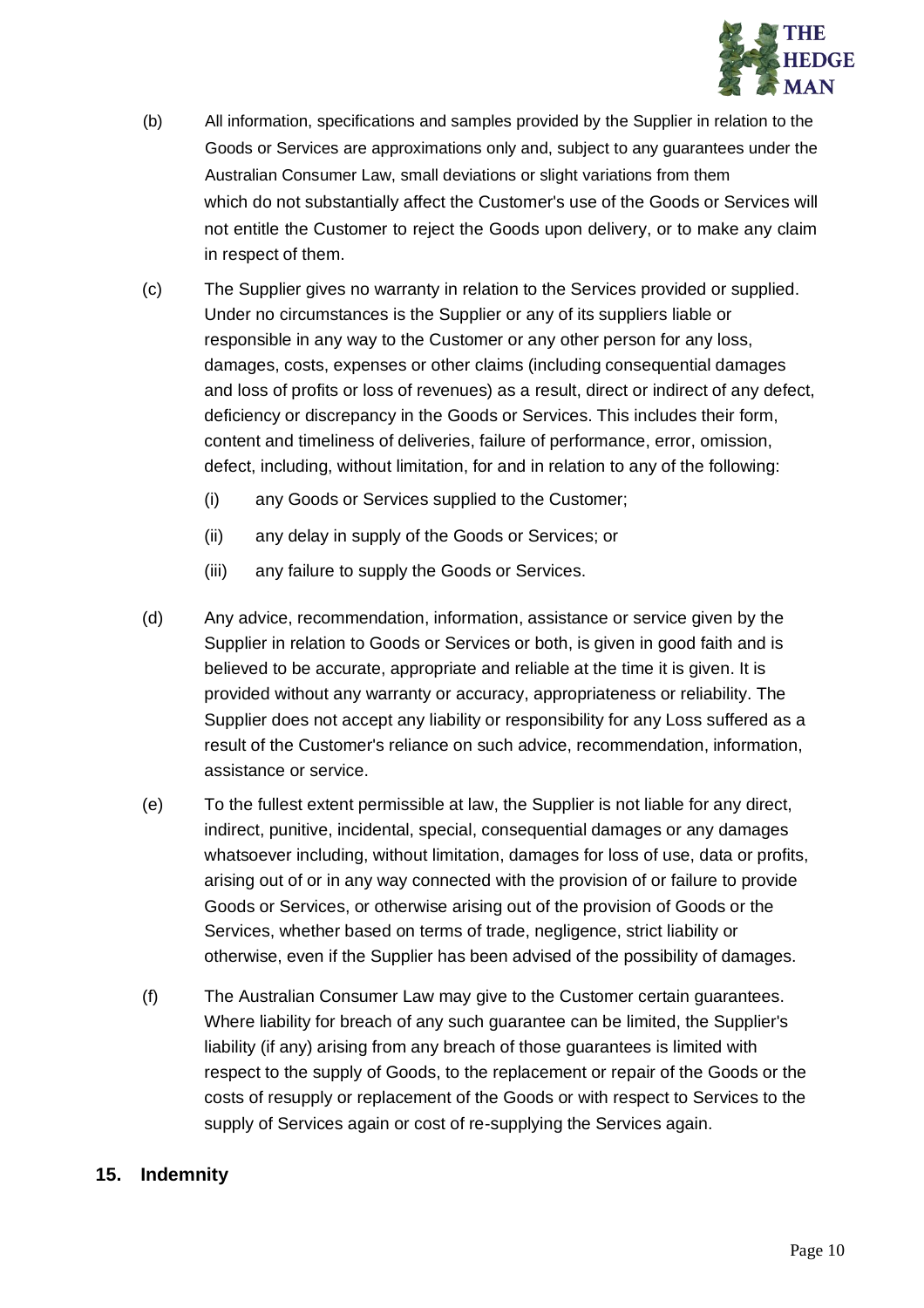

- (a) The Customer indemnifies and keeps indemnified the Supplier, its servants and agents in respect of any claim or demand made or action commenced by any person (including, but not limited to, the Customer) against the Supplier or, for which the Supplier is liable, in connection with any Loss arising from or incidental to the provision of Goods or Services, any Order or the subject matter of these terms of trade including.
- (b) This includes, but is not limited to, any legal costs incurred by the Supplier in relation to meeting any claim or demand of any party legal costs for which the Supplier is liable in connection with any such claim or demand.
- (c) This provision remains in force after the termination of these terms of trade.

### **16. Force majeure**

- (a) If circumstances beyond the Supplier's control prevent or hinder its provision of the Goods or Services, the Supplier is free from any obligation to provide the Goods or Services while those circumstances continue. The Supplier may elect to terminate this agreement or keep the agreement on foot until such circumstances have ceased.
- (b) Circumstances beyond the Supplier's control include, but are not limited to, unavailability of materials or components, strikes, lockouts, riots, natural disasters, fire, war, acts of God, Government decrees, proclamations or orders, transport difficulties and failures or malfunctions of computers or other information technology systems.

### **17. Dispute resolution**

- (a) If a dispute arises between the Customer and the Supplier, the following procedure applies:
	- (i) A party may give another party a notice of the dispute and the dispute must be dealt with in accordance with the procedure set out in this clause.
	- (ii) A party must not commence legal proceedings (except proceedings seeking interlocutory relief) in respect of a dispute unless the dispute has been referred for resolution in accordance with this paragraph.
	- (iii) A party must not oppose any application for a stay of any legal proceedings that may be issued in respect of a dispute pending the completion or termination of the procedure set out in this paragraph.
- (b) If a dispute is notified, the dispute must immediately be referred to the parties' respective senior management. Those representatives must endeavour to resolve the dispute as soon as possible and in any event within 14 Business Days (or other period as agreed).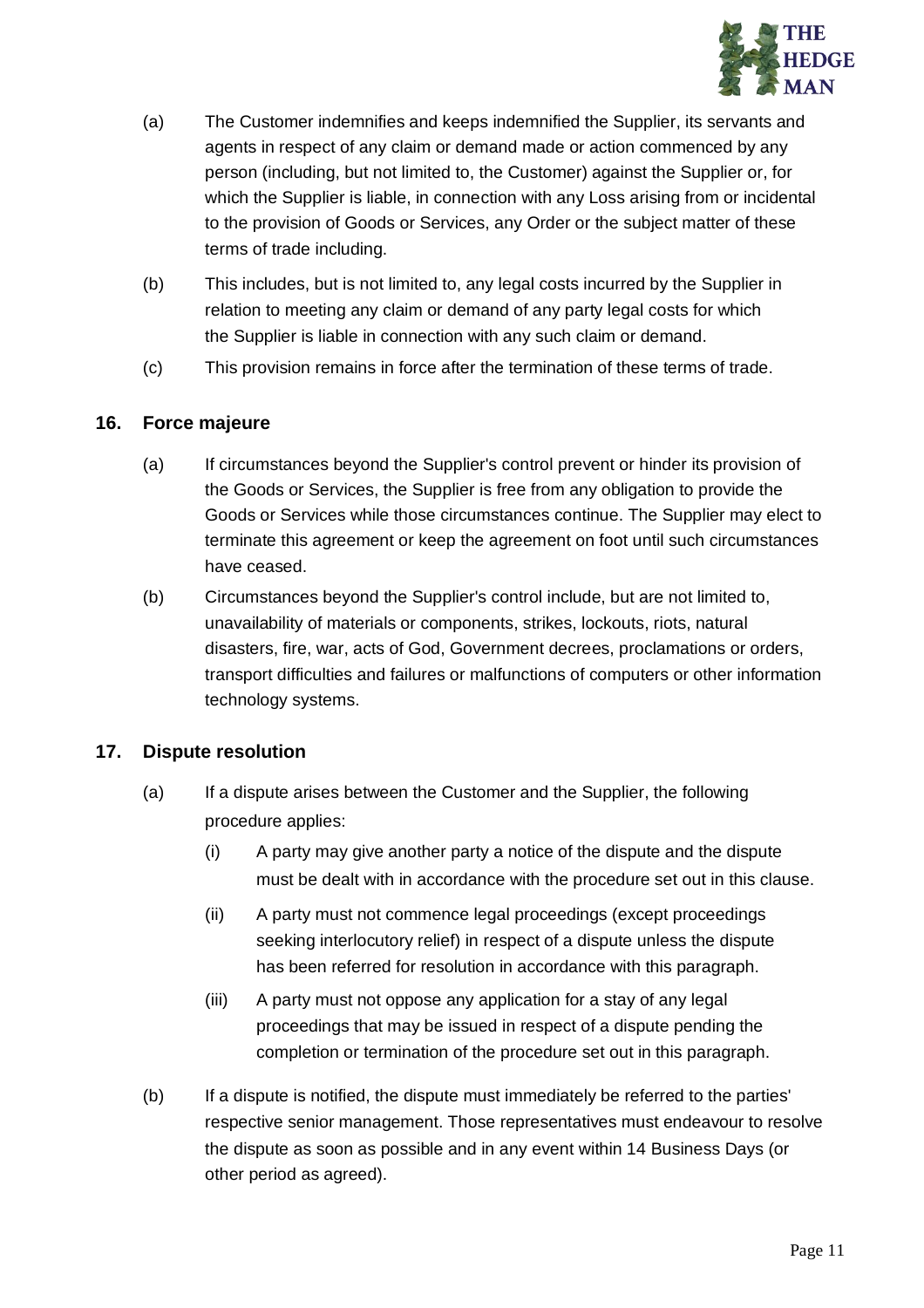

- (c) Unless otherwise agreed by the parties, any dispute that cannot be settled by negotiation between the parties or their representatives, the parties expressly agree to endeavour to settle the dispute by mediation administered by the Australian Commercial Disputes Centre (ACDC) before having recourse to arbitration or litigation. The mediation must be conducted in accordance with the ACDC Guidelines for Commercial Mediation which operate at the time the matter is referred to ACDC. The Guidelines set out the procedures to be adopted, the process of selection of the mediator and the costs involved. The terms of the Guidelines are incorporated into these terms of trade. This paragraph survives termination of these terms of trade.
- (d) Notwithstanding the existence of a dispute (including the referral of the dispute to mediation), each party must continue to perform its obligations under these terms of trade.
- (e) The parties must hold confidential, unless otherwise required by law or at the direction of a court of competent jurisdiction, all information relating to the subject matter of the dispute that is disclosed during or for the purposes of dispute resolution. The parties acknowledge that the purpose of any exchange of information or documents or the making of any offer of settlement pursuant to this procedure is to attempt to settle the dispute between the parties. No party may use any information or documents obtained through the dispute resolution process for any purpose other than an attempt to settle the dispute between the parties.

### **18. Miscellaneous**

- (a) These terms of trade are governed by the laws of the state where the Supplier's registered office is situated and each party irrevocably submits to the non-exclusive jurisdiction of the courts of that state.
- (b) These terms of trade and any Quotes and written variations agreed to in writing by the Supplier represent the whole agreement between the parties relating to the subject matter of these terms.
- (c) These terms of trade supersede all oral and written negotiations and communications by and on behalf of either of the parties.
- (d) In entering into these terms of trade, the Customer has not relied on any warranty, representation or statement, whether oral or written, made by the Supplier or any of its employees or agents relating to or in connection with the subject matter of these terms of trade.
- (e) If any provision of these terms of trade at any time is or becomes void, voidable or unenforceable, the remaining provisions will continue to have full force and effect.
- (f) A party's failure or delay to exercise a power or right does not operate as a waiver of that power or right.